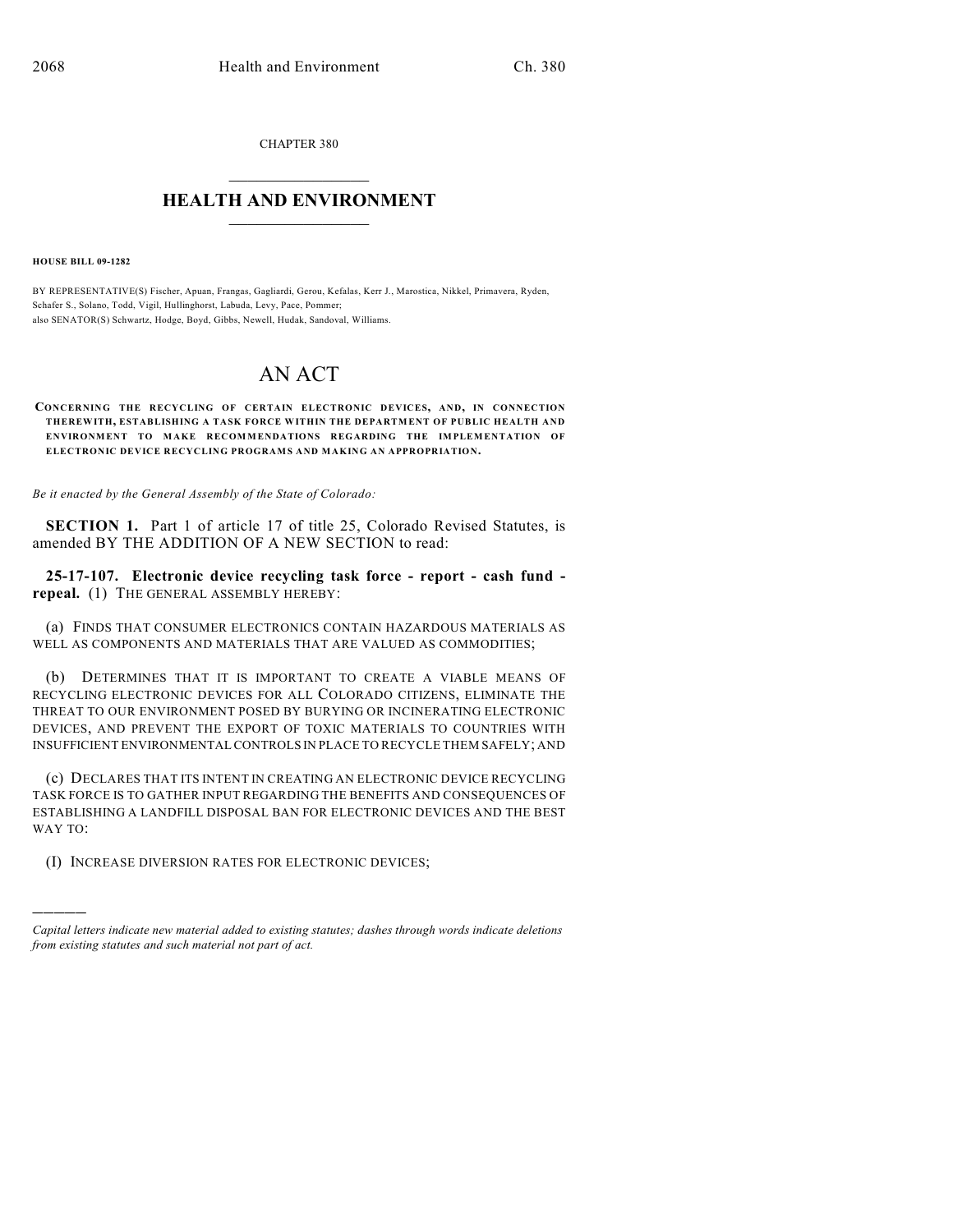(II) PROMOTE NEW NONTOXIC DESIGNS FOR ELECTRONICS;

(III) CREATE JOBS IN COLORADO; AND

(IV) BUILD ON, NOT SUPPLANT OR UNDERMINE, THE EXISTING INFRASTRUCTURE, WHICH IS PRIMARILY IN THE PRIVATE SECTOR, THAT CURRENTLY DIVERTS ELECTRONIC WASTE IN COLORADO.

(2) (a) THERE IS HEREBY CREATED WITHIN THE DEPARTMENT OF PUBLIC HEALTH AND ENVIRONMENT THE ELECTRONIC DEVICE RECYCLING TASK FORCE. THE TASK FORCE CONSISTS OF THE FOLLOWING SIXTEEN REPRESENTATIVES:

(I) ONE EMPLOYEE OF THE DEPARTMENT OF PUBLIC HEALTH AND ENVIRONMENT WHO IS FAMILIAR WITH ELECTRONICS RECYCLING, APPOINTED BY THE EXECUTIVE DIRECTOR OF THE DEPARTMENT;

(II) ONE REPRESENTATIVE OF A RURAL LOCAL GOVERNMENT THAT IS INVOLVED IN ELECTRONICS RECYCLING, APPOINTED BY THE DIRECTOR OF THE DIVISION OF LOCAL GOVERNMENT IN THE DEPARTMENT OF LOCAL AFFAIRS;

(III) ONE REPRESENTATIVE OF AN URBAN LOCAL GOVERNMENT THAT IS INVOLVED IN ELECTRONICS RECYCLING, APPOINTED BY THE COLORADO MUNICIPAL LEAGUE;

(IV) TWO REPRESENTATIVES OF NONPROFIT ORGANIZATIONS THAT HAVE AN INVOLVEMENT WITH ELECTRONICS RECYCLING AND EDUCATION, OF WHOM ONE SHALL BE STATE-BASED AND HAVE ACCESS TO NATIONAL ELECTRONICS POLICY INFORMATION AND ONE SHALL BE A COMMUNITY NONPROFIT THAT OPERATES AN ELECTRONICS COLLECTION OR RECYCLING PROGRAM, APPOINTED BY THE EXECUTIVE DIRECTOR OF THE COLORADO ASSOCIATION FOR RECYCLING;

(V) TWO REPRESENTATIVES OF COLORADO-BASED RECYCLERS OF ELECTRONIC DEVICES, APPOINTED BY THE EXECUTIVE DIRECTOR OF THE COLORADO ASSOCIATION FOR RECYCLING;

(VI) THREE REPRESENTATIVES OF ELECTRONIC DEVICE MANUFACTURERS, OF WHOM ONE SHALL REPRESENT COMPUTER MANUFACTURERS, ONE SHALL REPRESENT SMALL ELECTRONIC DEVICE MANUFACTURERS, AND ONE SHALL REPRESENT TELEVISION MANUFACTURERS, APPOINTED BY THE EXECUTIVE DIRECTOR OF THE DEPARTMENT;

(VII) ONE REPRESENTATIVE OF A COUNTY THAT OWNS OR OPERATES A LANDFILL, APPOINTED BY COLORADO COUNTIES, INCORPORATED;

(VIII) ONE REPRESENTATIVE OF RETAILERS OF ELECTRONIC DEVICES, APPOINTED BY THE COLORADO RETAIL COUNCIL; AND

(IX) FOUR MEMBERS OF THE GENERAL ASSEMBLY, OF WHOM TWO SHALL BE SENATORS APPOINTED BY THE PRESIDENT OF THE SENATE, TWO SHALL BE REPRESENTATIVES APPOINTED BY THE SPEAKER OF THE HOUSE OF REPRESENTATIVES, AND NO MORE THAN THREE SHALL BE MEMBERS OF THE SAME POLITICAL PARTY.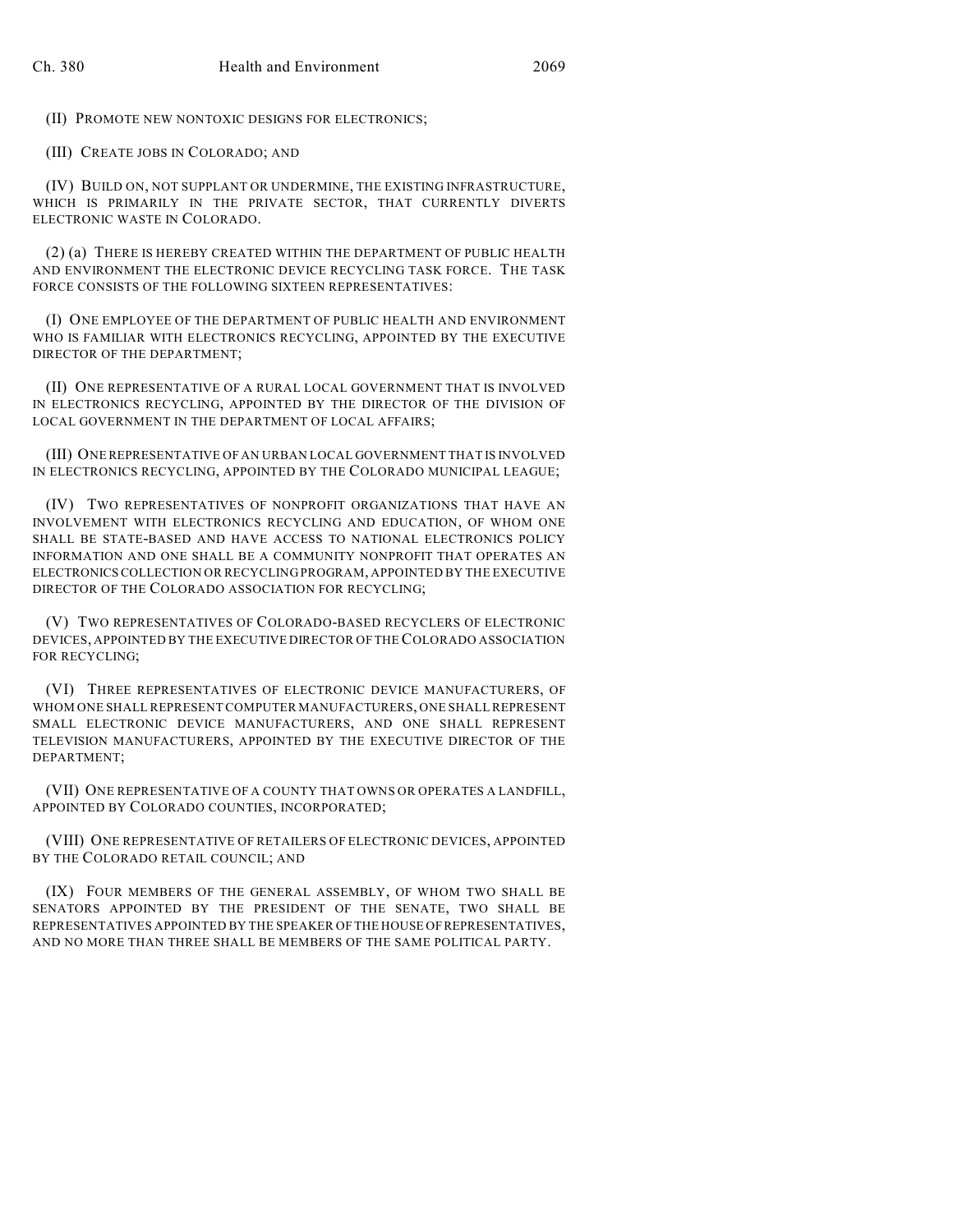(b) THE APPOINTING AUTHORITIES SHALL MAKE THEIR APPOINTMENTS WITHIN ONE MONTH AFTER THE EFFECTIVE DATE OF THIS PARAGRAPH (b). A QUORUM SHALL BE A MAJORITY OF THE MEMBERS ACTUALLY APPOINTED TO THE TASK FORCE. THE TASK FORCE SHALL MEET AND SELECT A CHAIR FROM AMONG ITS MEMBERS BY JULY 1, 2009, AND MAY ADOPT SUCH POLICIES FOR ITS PROCEEDINGS AS IT DEEMS NECESSARY.

(c) (I) THE TASK FORCE SHALL PUBLICIZE AND HOLD AT LEAST THREE PUBLIC MEETINGS, AT LEAST ONE OF WHICH SHALL BE HELD OUTSIDE OF THE DENVER METROPOLITAN AREA, TO GATHER WRITTEN AND ORAL INPUT FROM INTERESTED PARTIES REGARDING THE BENEFITS AND CONSEQUENCES OF ESTABLISHING A LANDFILL DISPOSAL BAN FOR ELECTRONIC DEVICES AND THE BEST WAY TO:

(A) INCREASE DIVERSION RATES FOR ELECTRONIC DEVICES;

(B) PROMOTE NEW NONTOXIC DESIGNS FOR ELECTRONICS;

(C) CREATE JOBS IN COLORADO IN CONNECTION WITH THE RECYCLING OF ELECTRONIC WASTE; AND

(D) BUILD ON, NOT SUPPLANT OR UNDERMINE, THE EXISTING INFRASTRUCTURE THAT CURRENTLY DIVERTS ELECTRONIC WASTE IN COLORADO.

(II) THE TASK FORCE MAY HOLD, AND SHALL PUBLICIZE IF SO HELD, ONE OR MORE MEETINGS AT WHICH PUBLIC INPUT IS NOT TAKEN FOR THE PURPOSE OF DELIBERATING CONCERNING ITS RECOMMENDATIONS AND MAY HOLD, AND SHALL PUBLICIZE IF SO HELD, ONE OR MORE MEETINGS AT WHICH PUBLIC INPUT IS TAKEN FOR THE PURPOSE OF COMMENTING ON A DRAFT REPORT.

(d) THE TASK FORCE SHALL APPOINT A SUBCOMMITTEE TO CREATE A DRAFT FINAL REPORT CONCERNING RECOMMENDATIONS FOR THE RECYCLING OF ELECTRONIC DEVICES. A MAJORITY VOTE OF THE TASK FORCE IS REQUIRED FOR ADOPTION OF THE FINAL REPORT, WHICH SHALL INCLUDE BOTH THE MAJORITY AND MINORITY OPINIONS, IF ANY, CONCERNING THE RECOMMENDATIONS PRESENTED IN THE REPORT. THE TASK FORCE SHALL SUBMIT THE REPORT CONTAINING ITS RECOMMENDATIONS, INCLUDING PROPOSED LEGISLATION, TO THE HEALTH AND HUMAN SERVICES COMMITTEES OF THE GENERAL ASSEMBLY, OR THEIR SUCCESSOR COMMITTEES, BY DECEMBER 15, 2009.

(3) THE DEPARTMENT OF PUBLIC HEALTH AND ENVIRONMENT SHALL PROVIDE DEPARTMENT OR CONTRACT STAFF FOR THE TASK FORCE. PAYMENTS FROM THE ELECTRONIC DEVICE RECYCLING CASH FUND FOR STAFF SHALL BE MADE PRIOR TO TASK FORCE MEMBER REIMBURSEMENTS. NOTWITHSTANDING SECTION 2-2-307, C.R.S., LEGISLATIVE AND NONLEGISLATIVE MEMBERS OF THE TASK FORCE SHALL BE ENTITLED TO REIMBURSEMENT FROM THE ELECTRONIC DEVICE RECYCLING CASH FUND, WHICH FUND IS HEREBY CREATED IN THE STATE TREASURY, FOR NECESSARY TRAVEL EXPENSES FOR EACH DAY ACTUALLY SPENT AT A TASK FORCE MEETING THAT WAS PUBLICLY NOTICED. WITH OR WITHOUT STAFF, THE TASK FORCE MAY MEET, EXERCISE ITS POWERS, AND PERFORM ITS OBLIGATIONS NOTWITHSTANDING THE FACT THAT THE DEPARTMENT HAS NOT RECEIVED SUFFICIENT GIFTS, GRANTS, OR DONATIONS TO CARRY OUT THE PURPOSES OF THIS SECTION. NOTWITHSTANDING